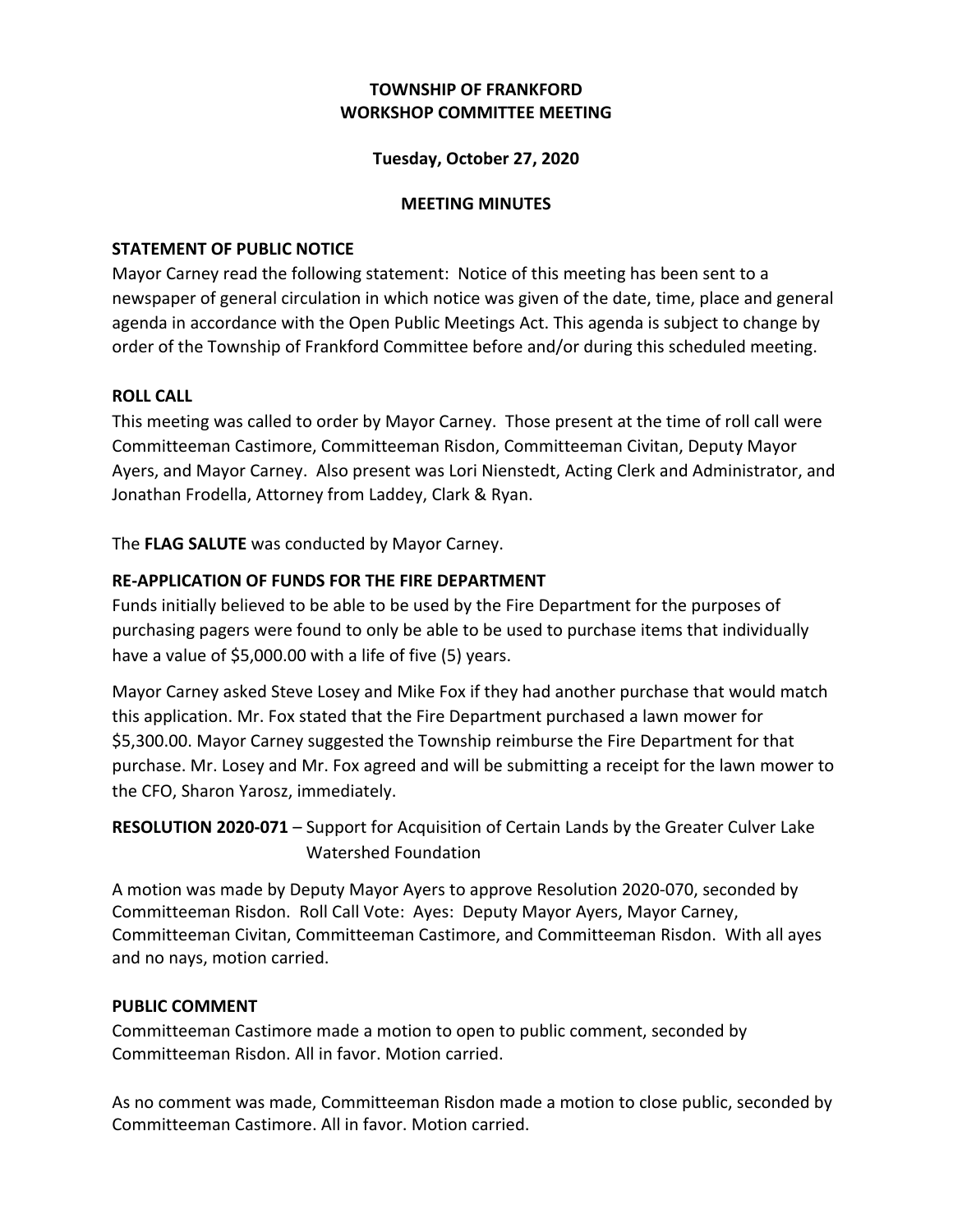## RESOLUTION 2020-070 - Authorizing Executive Session

A motion was made by Committeeman Civitan to approve Resolution 2020-070, seconded by Committeeman Castimore. All in favor. Motion carried.

### **EXECUTIVE SESSION**

 Being there was no decision made during executive session, there is nothing to report.

# **ADJOURNMENT**

 Motion was made by Deputy Mayor Ayers to adjourn, seconded by Committeeman Civitan. All in favor. Motion carried.

**ATTEST:**

 **Lori Nienstedt, Administrator Acting Municipal Clerk**

**\_\_\_\_\_\_\_\_\_\_\_\_\_\_\_\_\_\_\_\_\_\_\_\_**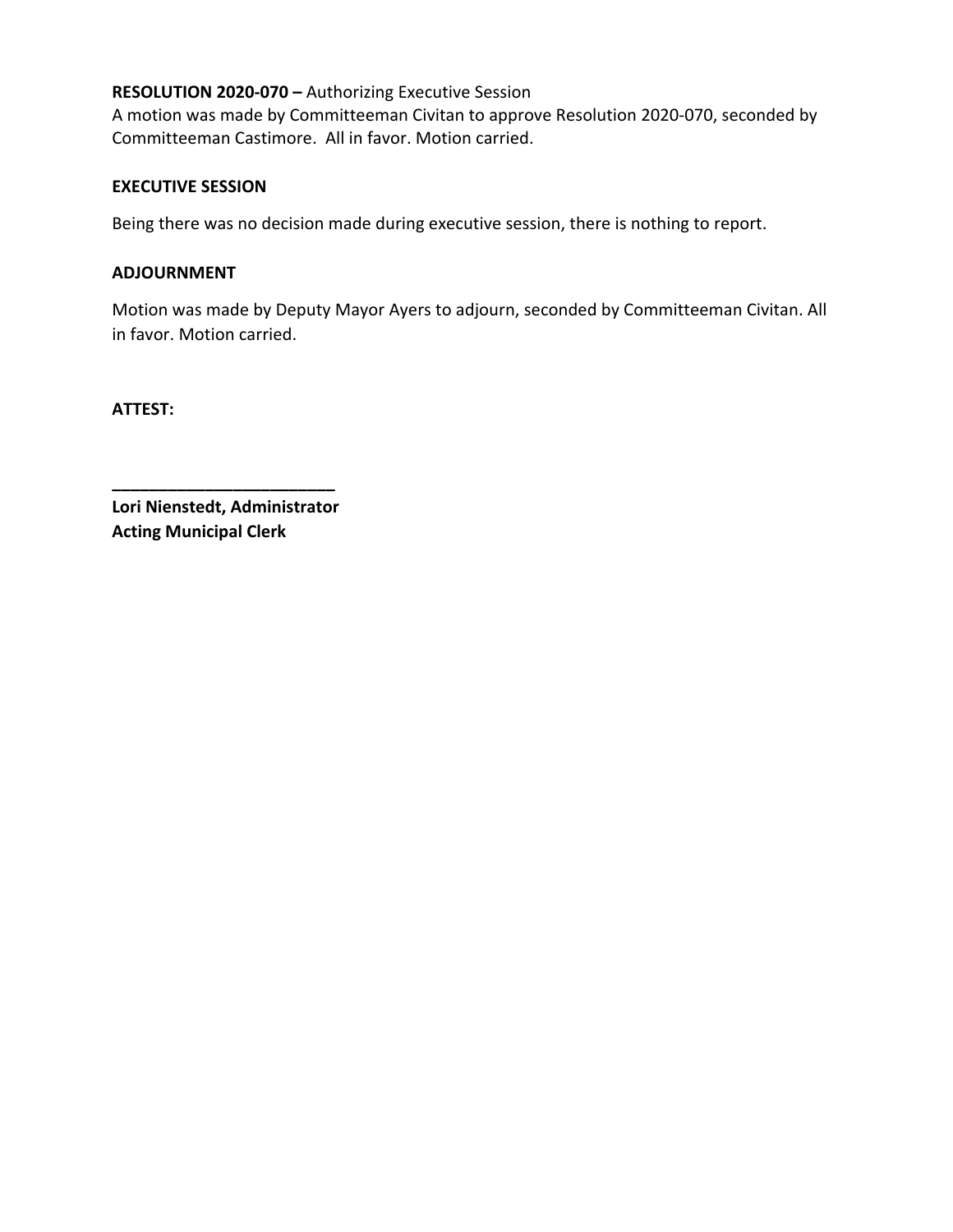# **RESOLUTION 2020-070**

# **TOWNSHIP OF FRANKFORD TOWNSHIP COMMITTEE**

#### **OPEN PUBLIC MEETING ACT – AUTHORIZATION EXECUTIVE SESSION**

#### **October 27, 2020**

**WHEREAS**, N.J.S.A. 10:4-12, Open Public Meetings Act, permits the exclusion of the public

from a meeting in certain circumstances; and

WHEREAS, this public body is of the opinion that such circumstances presently exist.

**NOW, THEREFORE BE IT RESOLVED,** by the Township Committee of the Township of

Frankford, County of Sussex, State of New Jersey, as follows:

1. The public shall be excluded from discussion of the hereinafter specified subject

matters: 

- A. CONFIDENTIAL
- circumstances under which the discussion conducted in closed session can be disclosed to 2. Minutes will be kept of the meeting in closed session and the time and the public and cannot be determined at this time.
- 3. This Resolution shall take effect immediately.

I certify the foregoing to be a true and accurate copy of a Resolution adopted by the Mayor and Committee of the Township of Frankford at a workshop meeting held on October 27, 2020.

#### **ATTEST**:

Lori Nienstedt Administrator, Acting Municipal Clerk